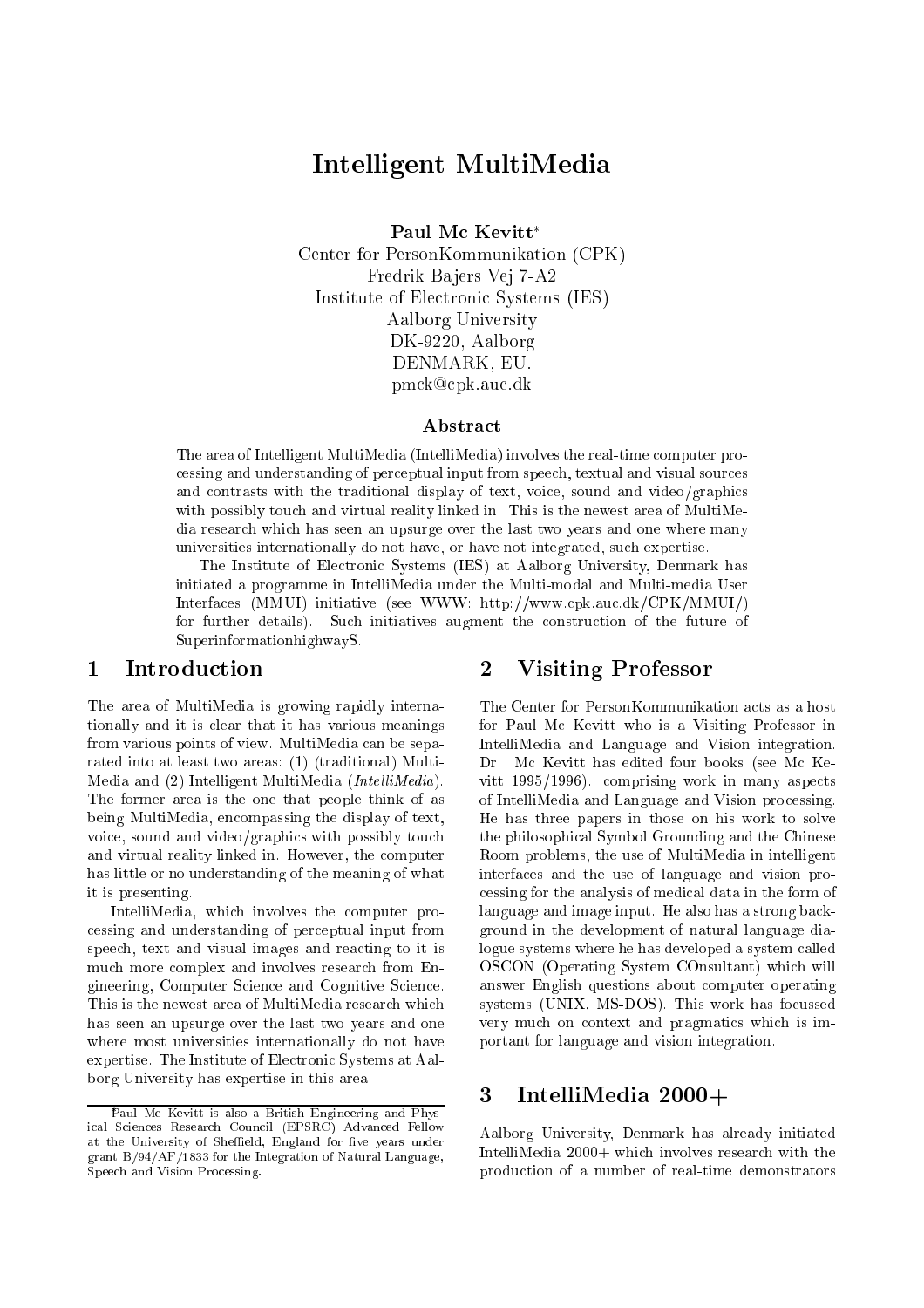showing examples of IntelliMedia applications and to set-up a new education with a new Master's degree in IntelliMedia and a nation-wide MultiMedia Network which is concerned with technology transfer to industry. More details can be found on WWW: http://www.cpk.auc.dk/CPK/MMUI/.

Four research groups exist within the Faculty of Science and Technology in the Institute of Electronic Systems, each of them covering expertise which together is necessary for building up Intelligent Multi-Media systems. The four research groups are Computer Science (CS), Medical Informatics (MI), Laboratory of Image Analysis (LIA) and Center for PersonKommunikation (CPK) each of them contributing knowledge to platforms for specification, learning, integration and interactive applications, expert systems and decision taking, image/vision processing, and spoken language processing/sound localisation.

#### $3.1$ 3.1 Computer Science

The research at CS includes computer systems and the design/implementation of object-oriented programming languages and environments. The scientic approach covers the formally logical, the experimentally constructive, as well as the empirically descriptive.

Of particular interest for MultiMedia are the following sub jects: principles for hypermedia construction, theories of synchronisation and cognition, distributed systems and networking, high volume databases, and the design and use of language mechanisms based on conceptual modelling. Furthermore, CS has a strong research tradition within the interplay between humans, organisations and information systems, and also within the subject of decision support systems and communicating agents, which is highly relevant for emerging research on models for user/system interaction.

CS contributions include experiments for performance evaluation of the available technology (e.g. high speed networking) and experiments on the methodology for design of MultiMedia systems. These contributions will be based on existing research activities, which includes networks, distributed models (Topsy), and prototype hypermedia environments.

In the long term perspective, CS will contribute with models for intelligent human-computer interfaces and fundamental understanding of languages/dialogues, graphic elements, etc. based on conceptual understanding, and with implementations of these models. Such models are indispensable for the construction of efficient MultiMedia systems. Also, contributions will be made on efficient techniques for storing of high-volume MultiMedia data. Cases will include remote interactive MultiMedia

teaching based on existing remote teaching.

Finally, CS will be able to contribute, with technology they have developed, to synchronize both multiple media streams and their content. It is worth noting that several ma jor actors in IntelliMedia such as those in Germany and Japan have identified synchronisation of processes as the central technical problem. The CS can supply this technology to our programme's advantage.

#### $3.2$ Medical Informatics (MI)

The research in the Medical Decision Support System group is centered around medical knowledge-based systems and the development of general tools to support complex decision making.

The research is building on a theory for representing causal dependencies by graphs (Bayesian networks), and uses these to propagate probability estimates. The group has developed several successful medical decision support systems, including sophisticated human-computer interaction issues. A central part of the theoretical development of this paradigm, seen in a global perspective, has taken place at Aalborg University, mainly within the research programme ODIN (Operation and Decision support through Intensional Networks) (a Danish PIFT (Professionel Informatik i Forskning og Teknologi) framework project).

The knowledge-based system technology based on Bayesian networks allowing for a proper handling of uncertain information has shown itself to be usable in creating intelligent coupling between interface components and the underlying knowledge structure. This technology may be integrated in intellimedia systems. The Bayes network paradigm, as developed in Aalborg, is already in practical use in user interfaces such as in Intelligence, a user and environment context sensitive help system in the major word processing and spreadsheet products from Microsoft.

It is foreseen that IntelliMedia systems will play a central role in the dissemination of information technology in the medical informatics sector. Systems representing complex knowledge, models and data structures e.g. advanced medical diagnostics system, virtual operation room, the telemedical praxis and so on, will require use of knowledge-based techniques for efficient interfacing.

## 3.3 Laboratory of Image Analysis  $(LIA)$

The research at LIA is directed towards three areas: Systems for computer vision, computer vision for autonomous robots, and medical and industrial application of image analysis.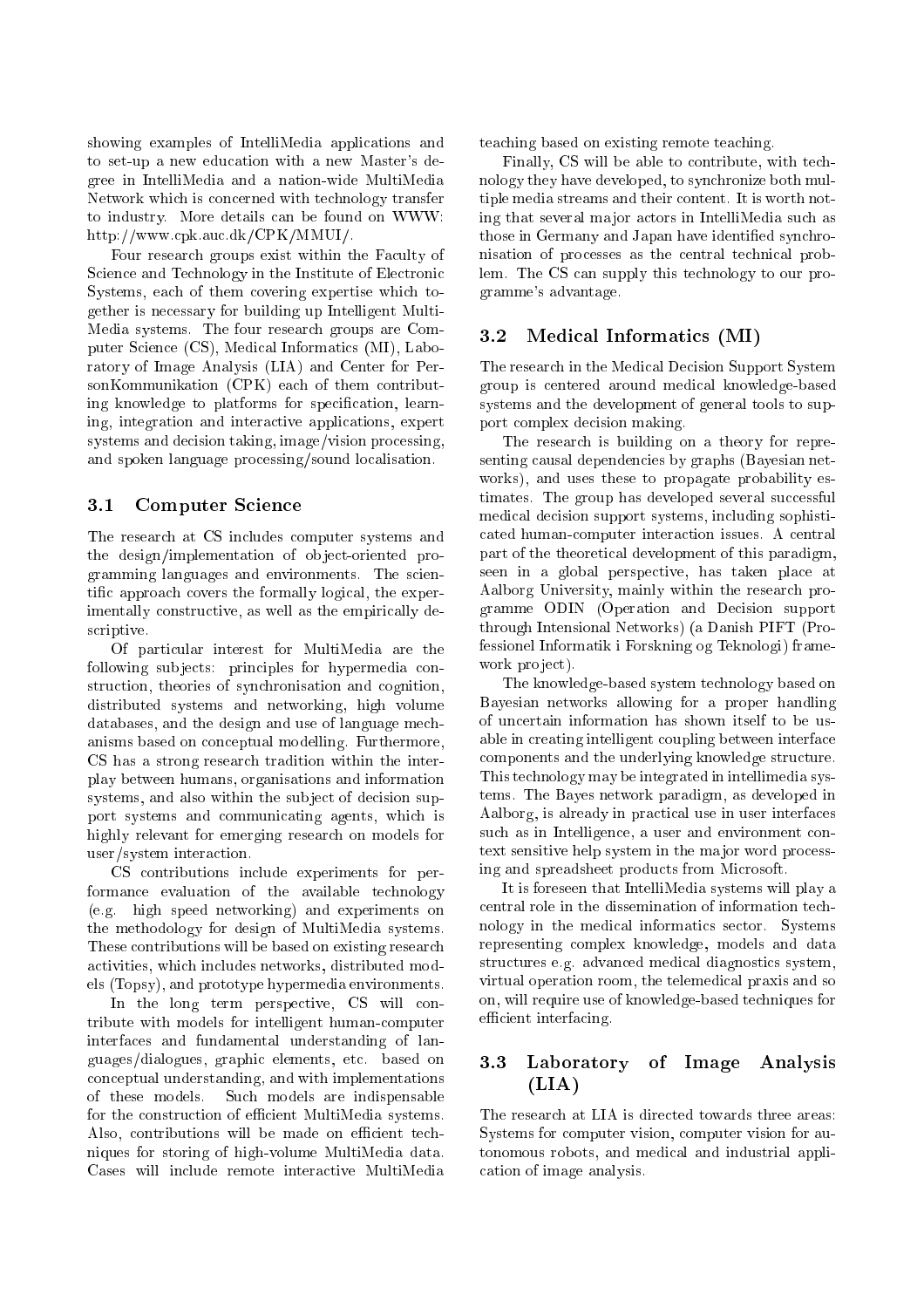Research within all three areas is sponsored by national and international (EU ESPRIT) research programmes. The main emphasis has been development of methods for continual interpretation of dynamically changing scenes. Example applications include surveillance of in-door and out-door scenes, visionguided navigation, and interpretation of human and machine manipulation.

Research projects concern extraction of features for description of actions in an environment (i.e. the movement of people, fish, and blood cells) and utilising these descriptions for recognition, monitoring and control of actuators such as mobile robots (safe movements in a dynamically changing environment). This includes recognising and tracking dynamically changing ob jects, such as hands and human bodies, which has applications in IntelliMedia systems.

So far the research has referred to sensory processing using single modalities, but it seems obvious that the available methods may be integrated into multi-modal system, where a major objective is coordination and optimal use of available modalities. New IntelliMedia systems may also include much more flexible modes of interaction between computers, including both speech, body movements, gestures, facial expressions and sign language. This motivates/reinforces the research in interpretation of manipulation and description of dynamically changing ob jects. Issues of research include also use of the combination of live images and computer graphics for creation of enhanced reality systems, which for example may be used in medical informatics systems on for example medical MRI images of brain tissue, tele presence systems, and tele manipulation.

## 3.4 Center for PersonKommunikation (CPK)

Research at the CPK is focused within the following three areas: Spoken Language Dialogue Systems, Data Communications and Radio Communications. CPK is an engineering research center funded by the Danish Technical Research Council.

The research within Spoken Language Dialogue Systems has for a long time been focused on humancomputer interfacing and interaction and to a large extent been developed in connection with ESPRIT and nationally funded projects. The results obtained so far are of high relevance to many foreseen practical MultiMedia applications and to Framework IV of the European Union (EU), and they may advantageously be utilised as partial basis for all activities of the MMUI initiative.

CPK has an already developed a Dialogue Speci fication, Design and Management tool called Generic Dialogue System (GDS) (see Dalsgaard and Baek-

gaard 1994) which is being upgraded for IntelliMedia research, and which from the very beginning may be used in various specialisations and student projects.

The research so far has been focused on the engineering design and development of IntelliMedia for speech and language in the context of professional use. The research is now ready to be further extended into the subsequent research paradigm which is based on the use of a number of available user interface components such as pen-based character recognition, optical character recognition, bar code readers, speech recognition, images and text and by combining these into an integrated MultiMedia interface (e.g. report generation, Personal Data Assistants (PDAs)).

Two scenarios are envisaged: (1) for use in of fices, an integrated multi-modal user interface will be investigated; (2) aspects of this multi-modal user interface will be considered for incorporation in a handheld computer system (e.g. the Personal Data Assistant) permitting direct data capture, as a computer version of a notebook. A major goal of the research is to transfer aspects of the multi-modal interface to mobile handheld computer systems.

A basic position taken in this research is that the separate interfacing technologies have already reached a stage of development where it will be possible to use them, with specific and identifiable extension of capabilities, to create an integrated multi-modal user interface featuring a spoken humancomputer dialogue. It is expected that such dialogue engineering research will form the basis for many future computer systems.

#### $\boldsymbol{4}$ Demonstrator CHAMELEON

The results from the research groups have hitherto to a large extent been developed within the groups themselves. However, there is no doubt that the establishment of future and widespread use of IntelliMedia systems requires collaborations among the groups in order to integrate their results in new userfriendly applications. Some of the results may be integrated within a short term perspective as some of the technologically based modules are already available, others on the longer term as new results become available.

In general, applications within IntelliMedia may conceptually be divided into a number of broad categories such as intelligent assistant applications, teaching, information browsers, database-access, command control and surveillance, and transaction services (banking).

Examples of applications which may result within a short term perspective are enhanced reality (e.g. li-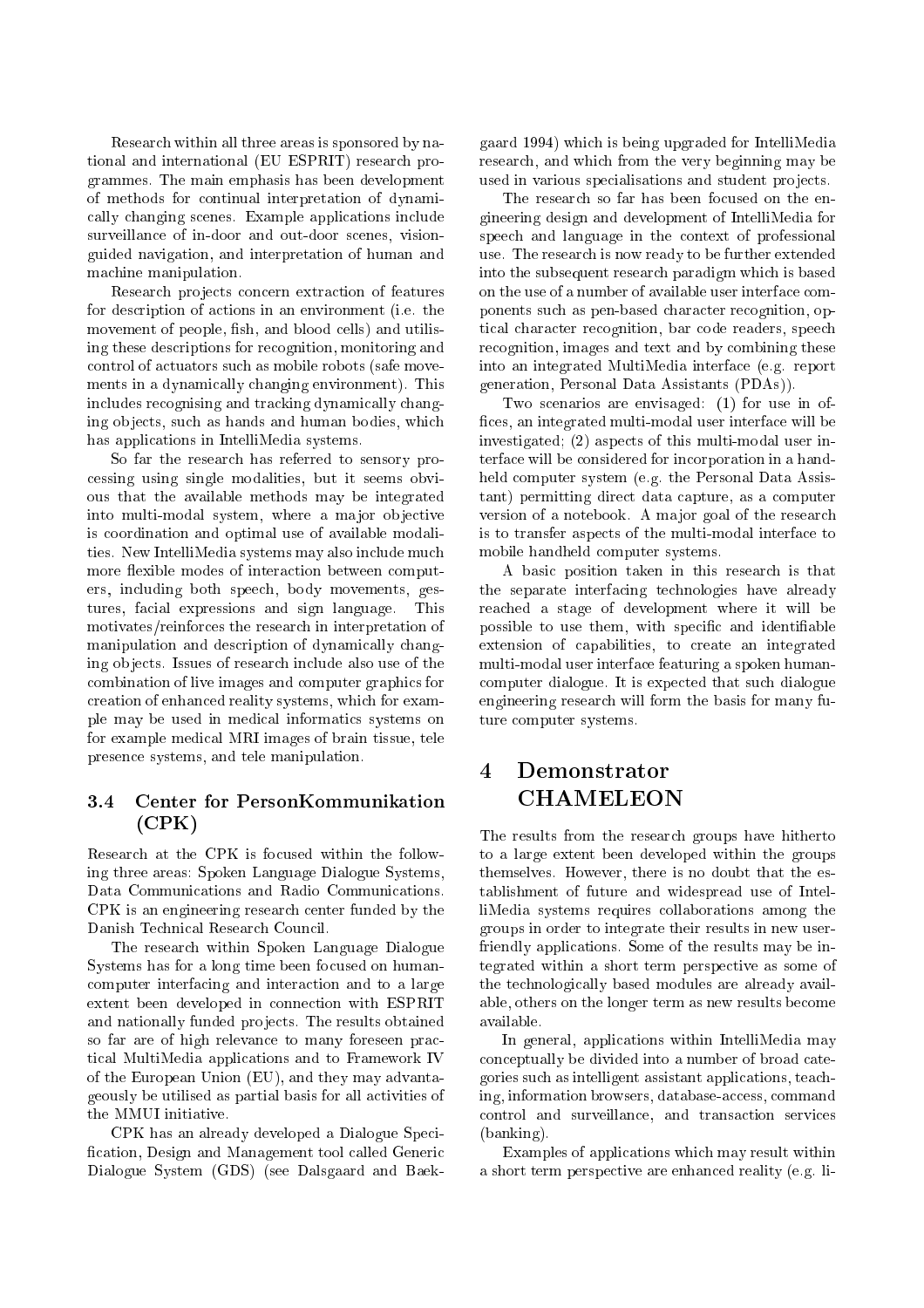fication as to which office he/she means. Other interesting interactions are "Point to Paul's office" and "Who's in the office beside Paul's?"

sible for agent modules to receive inputs particularly usee<br>en d<br>!) v<br>...be can be tested to produce optimal results. The hub platform demonstrates that  $(1)$  it is posin the form of images, pointing gestures, spoken language, and sound sources and respond with required outputs (2) individual agent modules within the platform can produce output in the form of semantic representations to show their internal workings; (3) the semantic representations can be used for effective ules for various applications; and (4) various means of synchronising the communication between agents

Let's take a look at the internal frame semantics for a given interaction with the system. For example a spoken language query such as "Who's office is this?" would be processed by the spoken dialogue system to give the associated frame semantics to be stored on a blackboard:

USER: "Who's office is this?"

### [SPEECH INTENTION: query? LOCATION: office (person) REFERENT: this TIME: timestamp]

and an associated image interpretation of a pointing-gesture as:

#### USER: (pointing-gesture)

[GESTURE INTENTION: pointing LOCATION: (X,Y) coordinates TIME: timestamp]

Further processing would be carried out over the blackboard entities and the query matched to a domain model of stored domain-model database (of coordinates/names) to determine an integrated representation as follows which could in turn be used by a speech synthesizer for giving an answer to the user:

#### [SPEECH+GESTURE

INTENTION: query+pointing LOCATION: office (IPKE) REFERENT: (X, Y) coordinates TIME: timestamp]

Another example of a spoken language instruction is "Point at Ipke's office" which will be represented as follows:

Figure 1: IntelliMedia Workbench

The system keeps a database record of offices and their functionality/tenants. An advanced scenario would involve multiple speakers planning building and institution layout.

The application involves the integration of a distributed processing and learning platform, the HUGIN decision taking tool, image processing of plans and pointing, and spoken dialogue processing and microphone arrays using a specication and design hub platform which can take MultiMedia input and conduct a semantic resolution of the individuals' inputs.

Examples of interesting problems to be solved as part of this application are resolution of ambiguity where a user says "Who's office is this?" but where the pointing-gesture is ambiguous since the person points sloppily between two rooms rather than into one. The system can then ask the user for a clari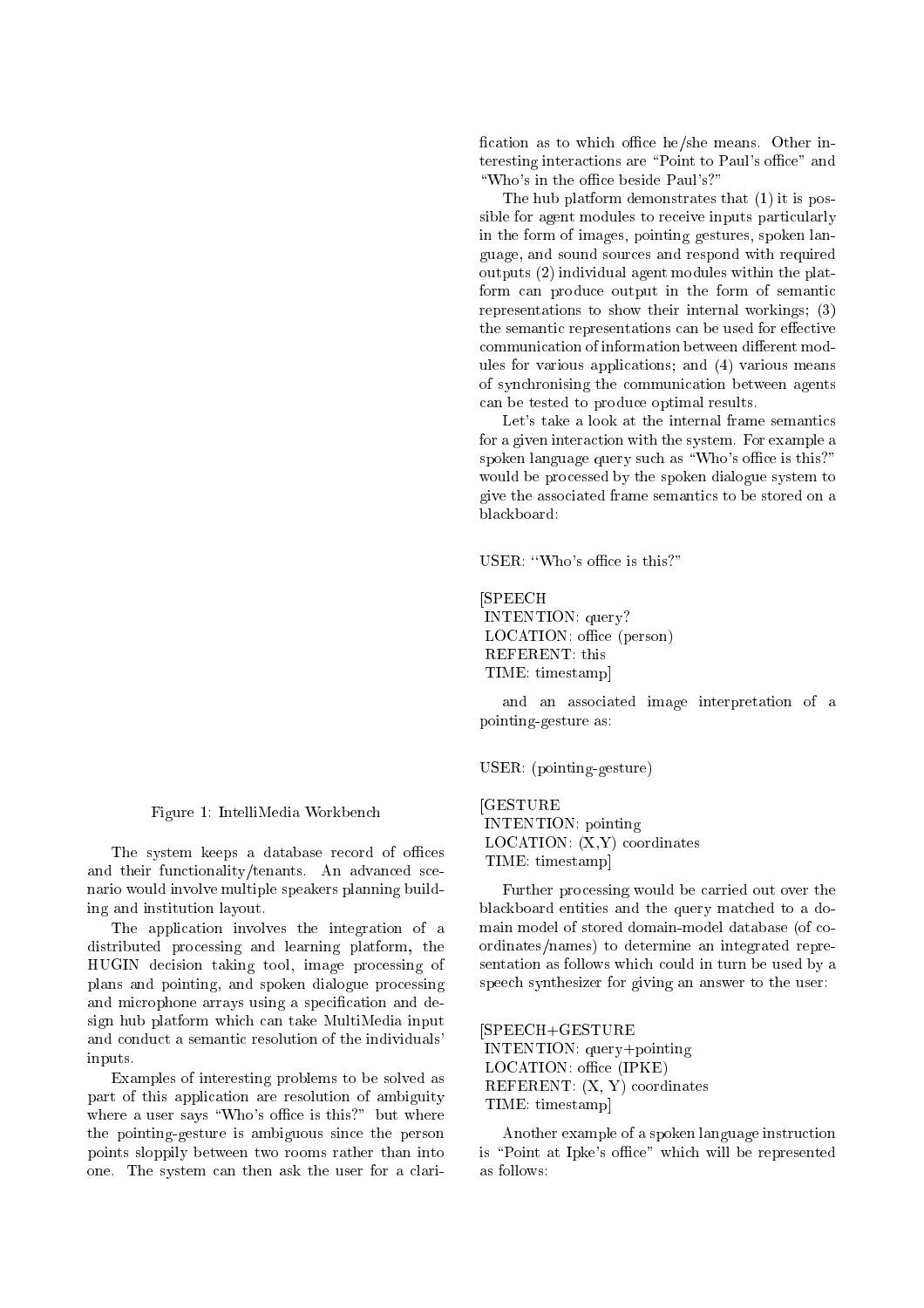USER: "Point at Ipke's office"

[SPEECH INTENTION: instruction! LOCATION: office (IPKE) TIME: timestamp]

There is no associated image interpretation from input but the instruction is matched to the domainmodel database to determine the coordinates of Ipke's office and then the system directs a laser pointer to point at his office. We can also have 'learning':

USER: "No, that's Tom's office"

[SPEECH INTENTION: instruction! LOCATION: office (TOM) REFERENT: that TIME: timestamp]

and through dialogue processing (reference resolution) solves 'that' = office (IPKE) from previous dialogue, so we have:

[SPEECH LOCATION: office (TOM) REFERENT: office (IPKE) TIME: timestamp]

A decision-taking model such as HUGIN would notice a clash here between LOCATION: office (TOM) and REFERENT: office (IPKE) and this would have to be resolved by either the system asking a request-for-confirmation or assuming the user is right!

Mobile computing aspects of this demonstrator become evident if we consider the user walking in the building represented by the plans/model with a wearable computer (see Bruegge and Bennington 1996, Rudnicky et al. 1996, and Smailagic and Siewiorek 1996) and head-up display. This research could eventually be incorporated into more advanced scenarios involving multiple speakers in a VideoConferencing environment.

# 5 Education

Teaching is a large part of the IntelliMedia programme and three courses have been initiated: (1) Graphical User Interfaces, (2) IntelliMedia Systems and (3) Readings in Advanced Intelligent MultiMedia. Graphical User Interfaces is a more traditional

course involving teaching of methods for the development of optimal interfaces for Human Computer Interaction (HCI). The course brings students through methods for layout of buttons, menus, and form filling methods for interface screens and has hands on experience with the XV windows development tool.

IntelliMedia Systems involves the new and innovative topics of speech, language and vision processing. Here, minimodules are given on methods for recognising and interpreting spoken language in dialogue situations and speech and audio representation. The Dialogue Description Language (DDL) tool and Generic Dialogue System of CPK are explained and demonstrated. Vision minimodules are given on relationships between audio analysis and image analysis, 2D model based recognition of static gestures (hand signals), 3D model based tracking of human motion (limbs), and recognizing/'understanding' human motion patterns. There are minimodules on Natural Language Processing (NLP) and pragmatics. The course is augmented with videos and live demonstrations. Hence, this course is true IntelliMedia involving speech, vision and language processing. A guest lecture can be given as part of this module.

The course on Readings in Advanced Intelligent MultiMedia is innovative and new and involves active learning where student groups present research papers and then the whole class can have a general discussion of them. The presentations would include four aspects: (1) who the group is and what their pro ject is, (2) a summary and critical analysis of the papers, (3) how the papers relate to their project and  $(4)$  how do the papers and their project relate to IntelliMedia 2000+. Then, the whole class discusses the readings and group presentation. One group member writes up the minutes of our discussions for posterity. The idea here is that it will not only develop the students' presentation skills but also their ability to assimilate, analyse critically and use recent research in the field. The papers are chosen from a selection of books which have just been published on the latest research.

A new international Master's Degree (M.Sc.) has been established and incorporates the courses just mentioned as core modules of a 1 and 1/2 year course taught in English on IntelliMedia. More details can be found on WWW: http://www.kom.auc.dk/ESN/ A Lifelong Learning course is given in August for returning students of Aalborg University who wish to continue their education. This course is a compression of the core IntelliMedia courses.

The emphasis on group oriented and project oriented education at Aalborg University is an excellent framework in which IntelliMedia, an inherently interdisciplinary sub ject, can be taught. Groups can even design and implement a smaller part of a sys